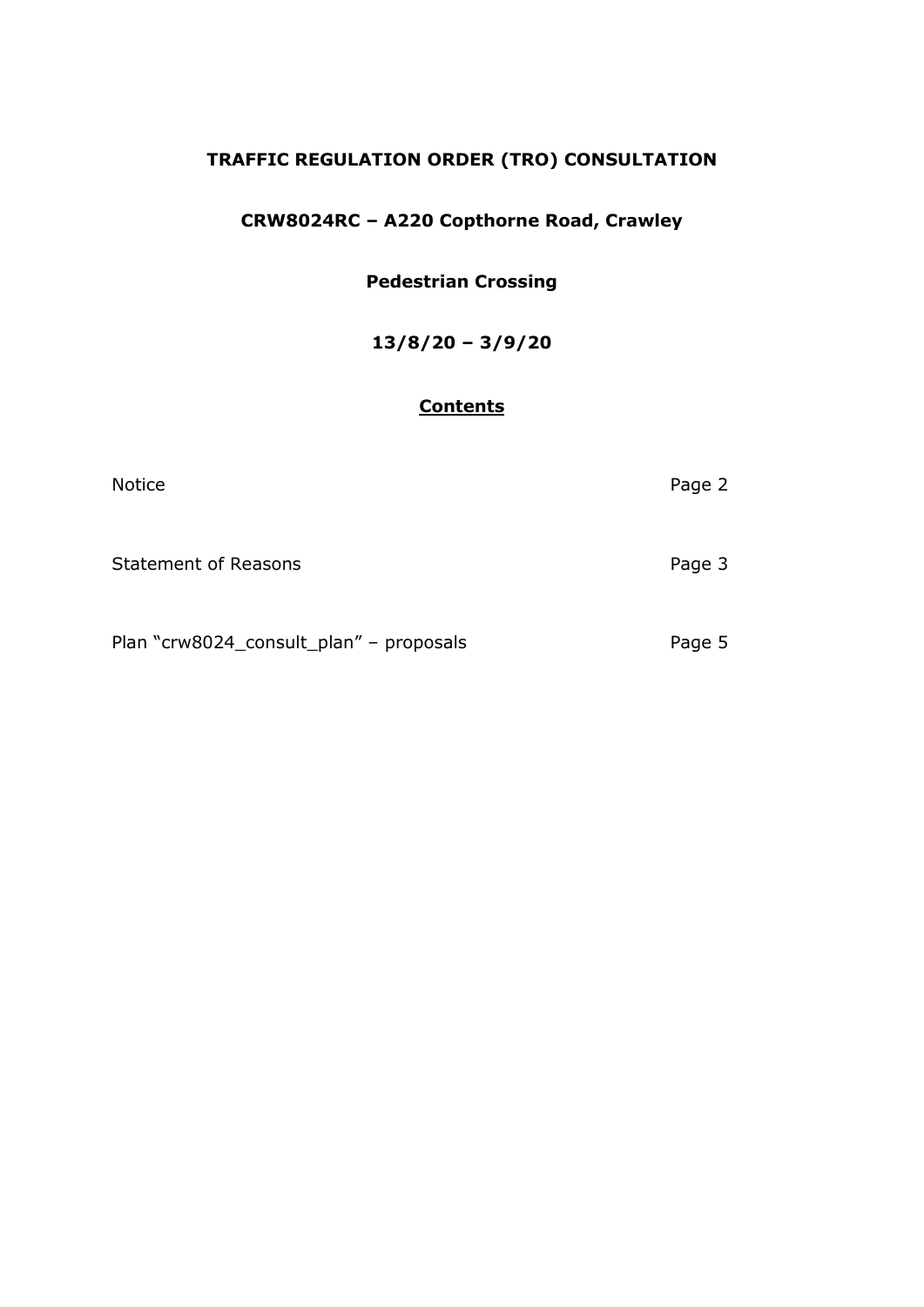### **WEST SUSSEX COUNTY COUNCIL**

#### **ROAD TRAFFIC REGULATION ACT 1984 - SECTION 23**

#### **CRAWLEY – POUND HILL: A2220 COPTHORNE ROAD**

#### **PEDESTRIAN CROSSING PLACE**

**NOTICE** is hereby given that West Sussex County Council proposes to install a signal-controlled pedestrian crossing on the A2220 Copthorne Road 140 metres north-east of the Balcombe Road/Worth Park Avenue roundabout junction.

Documents containing more information about the proposed crossing can be viewed on the [Traffic Regulation Order](https://www.westsussex.gov.uk/roads-and-travel/traffic-regulation-orders/) pages of the West Sussex County Council website from 13 August 2020. The website includes a response form for any comments or objections.

Due to current social distancing requirements, paper copies of documents will not be available to view in council offices or libraries. People without access to a computer who wish to view details of the scheme should telephone the West Sussex County Council Contact Centre on 01243 642105 to receive the documents by post.

Any objections or comments about the proposal must be received by 3 September 2020 quoting reference TRO/CRW8024/RC. These may be sent in writing to: TRO Team, West Sussex County Council, The Grange, Tower Street, Chichester, PO19 1RH, by email to: [tro.team@westsussex.gov.uk](mailto:tro.team@westsussex.gov.uk) or via the response form on the website.

Dated this 13<sup>th</sup> day of August 2020.

Director of Law & Assurance County Hall **Chichester**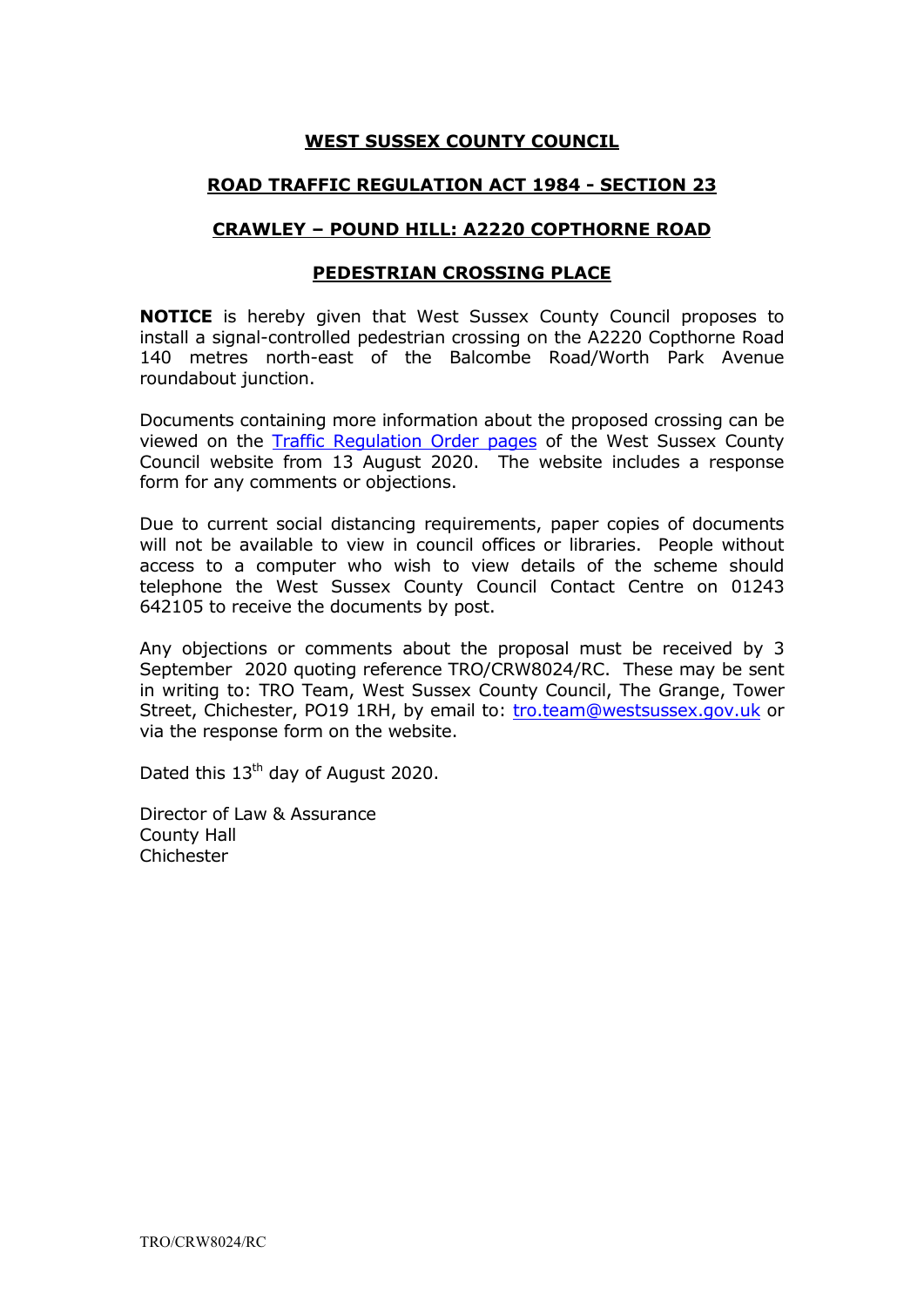### **WEST SUSSEX COUNTY COUNCIL**

### **CRAWLEY – POUND HILL: A2220 COPTHORNE ROAD**

#### **PEDESTRIAN CROSSING PLACE**

#### **STATEMENT OF REASONS FOR PROPOSING TO INSTALL THE CROSSING**

The County Council in exercise of their powers under the Road Traffic Regulation Act 1984, proposes to install a signal-controlled pedestrian crossing on the A2220 Copthorne Road 140 metres north-east of the Balcombe Road/Worth Park Avenue roundabout junction.

Installing a signalised crossing on the A2220 Copthorne Road at this location has been a community aspiration to improve connectivity and safety for residents living in the residential areas north and south of the A2220

Director of Law & Assurance County Hall Chichester

August 2020